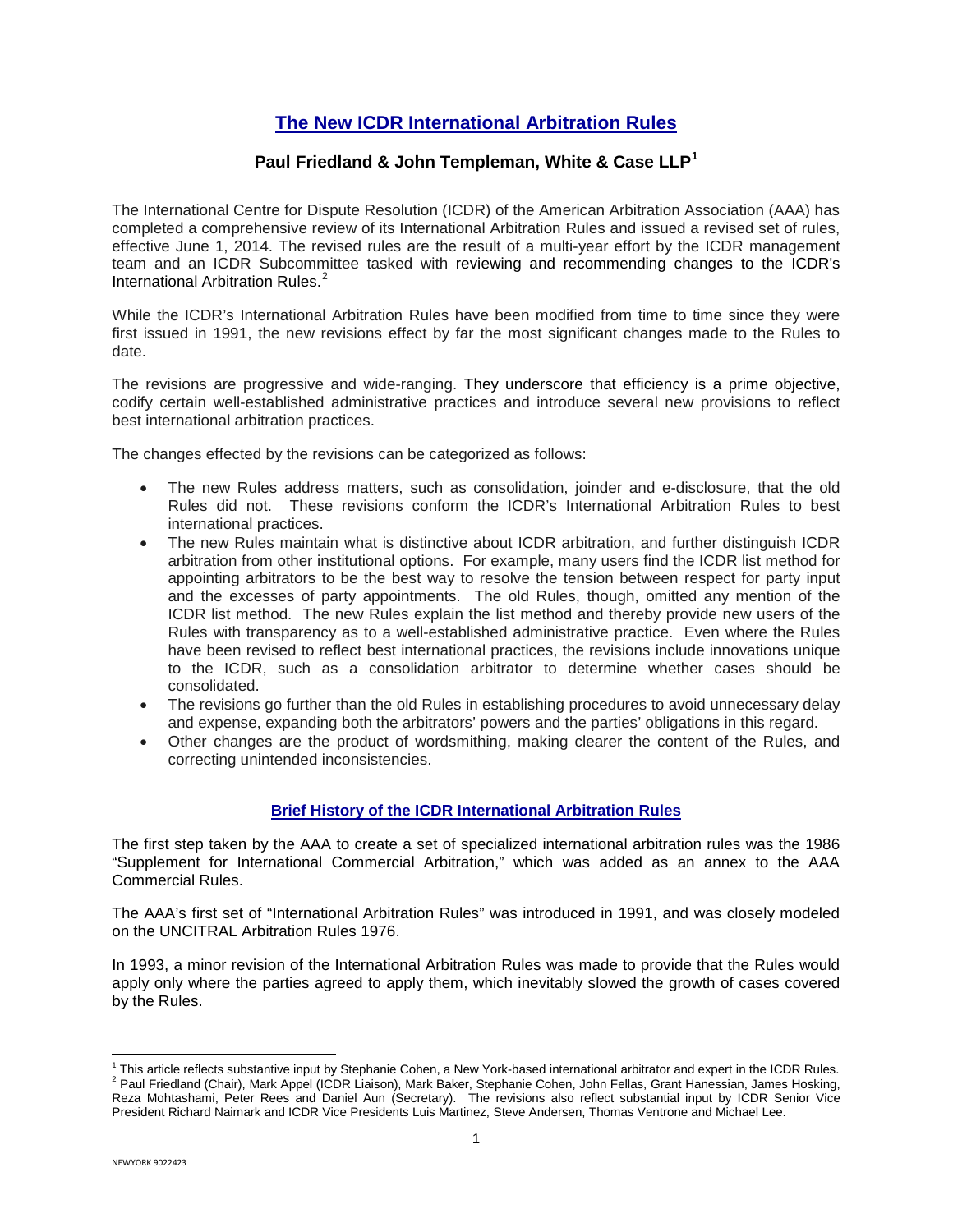In 1996, the ICDR was created, and the Rules were amended in 1997 to give the ICDR exclusive administration of all international arbitrations before the AAA. There were also important changes to the Rules regarding the effective management of the proceedings, such as providing the tribunal with the authority to convene an organizational hearing (a procedure now recognized as global best practice), and providing the tribunal with the explicit authority to limit or exclude cumulative or repetitive evidence.

In 2003, a provision was added to allow the ICDR to publish awards under certain conditions. The ICDR also at that time combined its International Arbitration Rules with its International Mediation Rules into a single publication: the International Dispute Resolution Procedures.

In 2006, provisions on emergency relief before the formation of the tribunal were introduced. The ICDR was the first of the major arbitral institutions to introduce such provisions.

In 2009, additional minor revisions were made, primarily to the fee schedule.

Other than the above, the ICDR's International Arbitration Rules have remained essentially the same as when introduced in 1991.

## **Significant Changes**

- **1. International Expedited Procedures (Articles 1(4) and E-1 to E-10)**: The old Rules had no provision regarding expedited arbitration. The new Rules contain International Expedited Procedures (Articles E-1 to E-10), which provide for the appointment of a sole arbitrator and will apply in any case where no disclosed claim or counterclaim exceeds USD \$250,000 exclusive of interest and the costs of arbitration (unless the parties agree or the ICDR determines otherwise). Parties may also agree to use these Procedures in other cases. These Rules distinguish the ICDR from other arbitral institutions, as the ICC, LCIA and UNCITRAL Rules contain no such provisions (the ICC in 2003 published "Guidelines for Arbitrating Small Claims under the ICC Rules of Arbitration").
- **2. Mediation (Article 5)**: The old Rules had no provisions regarding mediation. The new Rules state that, following the time for submission of an Answer, the ICDR may invite the parties to mediate in accordance with the ICDR's International Mediation Rules, and the parties may thereafter agree to mediate in accordance with the ICDR's International Mediation Rules at any stage of the proceedings. Unless the parties agree otherwise, any mediation shall proceed concurrently with the arbitration, and the mediator shall not be an arbitrator appointed to the case. These provisions distinguish the ICDR from other arbitral institutions, as the LCIA, SCC, SIAC and UNCITRAL Rules contain no such provisions.
- **3. Joinder (Article 7)**: The old Rules had no provision regarding joinder. The new Rules contain a joinder provision allowing a party to join an additional party by submitting a Notice of Arbitration against the additional party. No additional party may be joined after the appointment of any arbitrator, unless all parties, including the additional party, otherwise agree.
- **4. Consolidation (Article 8)**: The old Rules had no provision regarding consolidation. The new Rules contain a consolidation provision allowing a party to request the Administrator to appoint a consolidation arbitrator who will have the power to consolidate two or more arbitrations pending under the Rules, or under the Rules and other arbitration rules administered by the AAA or ICDR. The role of the consolidation arbitrator is unique to the ICDR.
- **5. Express description of the ICDR's "list" procedure as the default method of arbitrator appointment (Article 12(6))**: The old Rules provided for the ICDR to appoint the arbitrator(s) in the event the parties cannot agree on either the designation of the arbitrator(s) or a procedure for appointing them, and made no reference to the ICDR's "list" procedure that has been a distinguishing feature of ICDR practice (the list procedure is described in the AAA's Commercial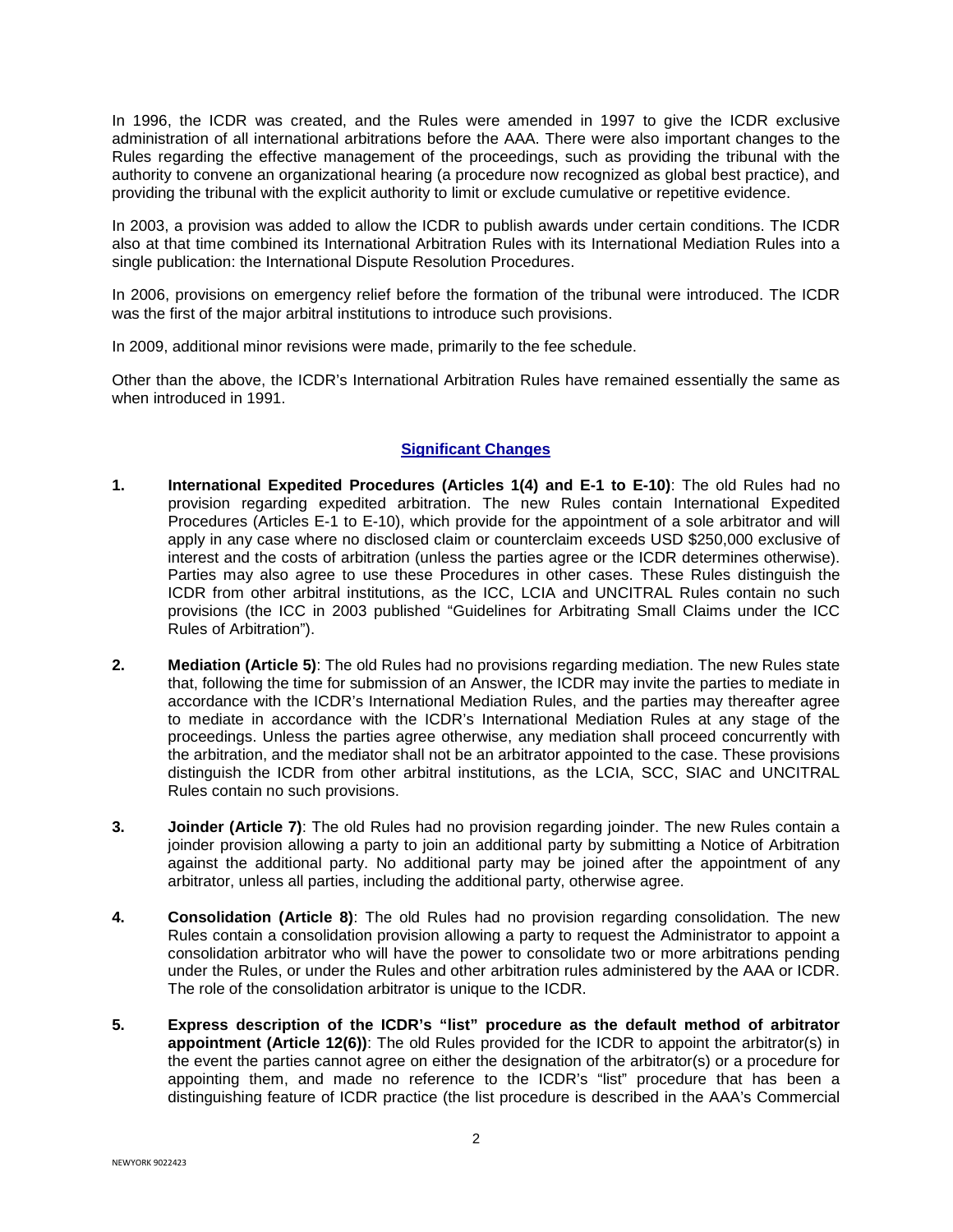Arbitration Rules but not in the old ICDR Rules). The new Rules explain that, in the absence of party agreement on the method of appointment, the ICDR shall send to each party a list of arbitrator candidates and, failing agreement, the parties have 15 days to strike names and number the remaining names in order of preference. The ICDR shall then invite the acceptance of an arbitrator(s) to serve from among the persons who have been approved on the parties' lists and in accordance with the designated order of mutual preference.

- **6. Impartiality and independence of arbitrators and arbitrator disclosure (Article 13)**: The old Rules did not require arbitrators to confirm their impartiality, independence or availability to serve (though this was done in practice). Under previous practice, there was, moreover, a tacit disincentive for arbitrators to disclose circumstances that could give rise to justifiable doubts as to their impartiality and independence in situations where the arbitrator considered that the disclosures should not give rise to justifiable doubts. The new Rules require prospective arbitrators to sign a Notice of Appointment affirming their independence, impartiality and availability, and in which any circumstances that may give rise to justifiable doubts as to their independence or impartiality are disclosed. The new Rules also state that disclosure does not necessarily indicate a belief by the disclosing arbitrator or party that the disclosed information gives rise to justifiable doubts as to the arbitrator's independence or impartiality.
- **7. Conduct of party representatives (Article 16)**: The old Rules had no provision regarding the conduct of party representatives. The new Rules state that the conduct of party representatives shall be in accordance with such guidelines as the ICDR may issue on the subject. This provision can be seen as a placeholder until such time as the ICDR finalizes its review of guidelines as to party representation, at which time the ICDR may choose to include all or part of such guidelines in the Rules.
- **8. Avoiding unnecessary delay and expense (Article 20(2) & (7); Article 21(8) & (9))**: The old Rules had no provision regarding either the parties' responsibility to avoid unnecessary delay and expense or the use of technology to increase efficiency and economy. The new Rules build on changes to the Rules in 1997 as well as the ICDR Guidelines for Arbitrators Concerning Exchanges of Information to make clear that efficiency is a prime objective of arbitrations under the Rules. They state that the parties shall make every effort to avoid unnecessary delay and expense and that the tribunal may allocate costs, draw adverse inferences and take such additional steps as are necessary to protect the efficiency and integrity of the arbitration. Furthermore, they give the tribunal express authority to take such action in resolving any dispute about pre-hearing exchanges of information or as a means of dealing with a party's failure to comply with an order for information exchange. The new Rules also state that, in establishing procedures for the case, the tribunal and the parties may consider how technology, including electronic communications, can be used to increase the efficiency and economy of the proceedings.
- **9. Exchange of information (Article 21)**: The old Rules contained minimal provisions regarding the exchange of information, providing merely that the tribunal may order a party to produce (i) a summary of the documents and other evidence which that party intends to present; and (ii) other documents, exhibits or other evidence the tribunal deems necessary or appropriate. The new Rules incorporate the essence of the ICDR Guidelines for Arbitrators Concerning Exchanges of Information, including the following provisions regarding the exchange of information:
	- a. The new Rules mandate that the tribunal manage the exchange of information among the parties with a view to maintaining efficiency and economy.
	- b. As a new mandatory rule, the parties shall exchange all documents upon which each intends to rely on a schedule set by the tribunal.
	- c. Echoing the standard in the IBA Rules on the Taking of Evidence (2010), the new Rules provide that the tribunal may, upon application, require one party to make available to another party those documents in the party's possession that are reasonably believed to exist and to be relevant and material to the outcome of the case.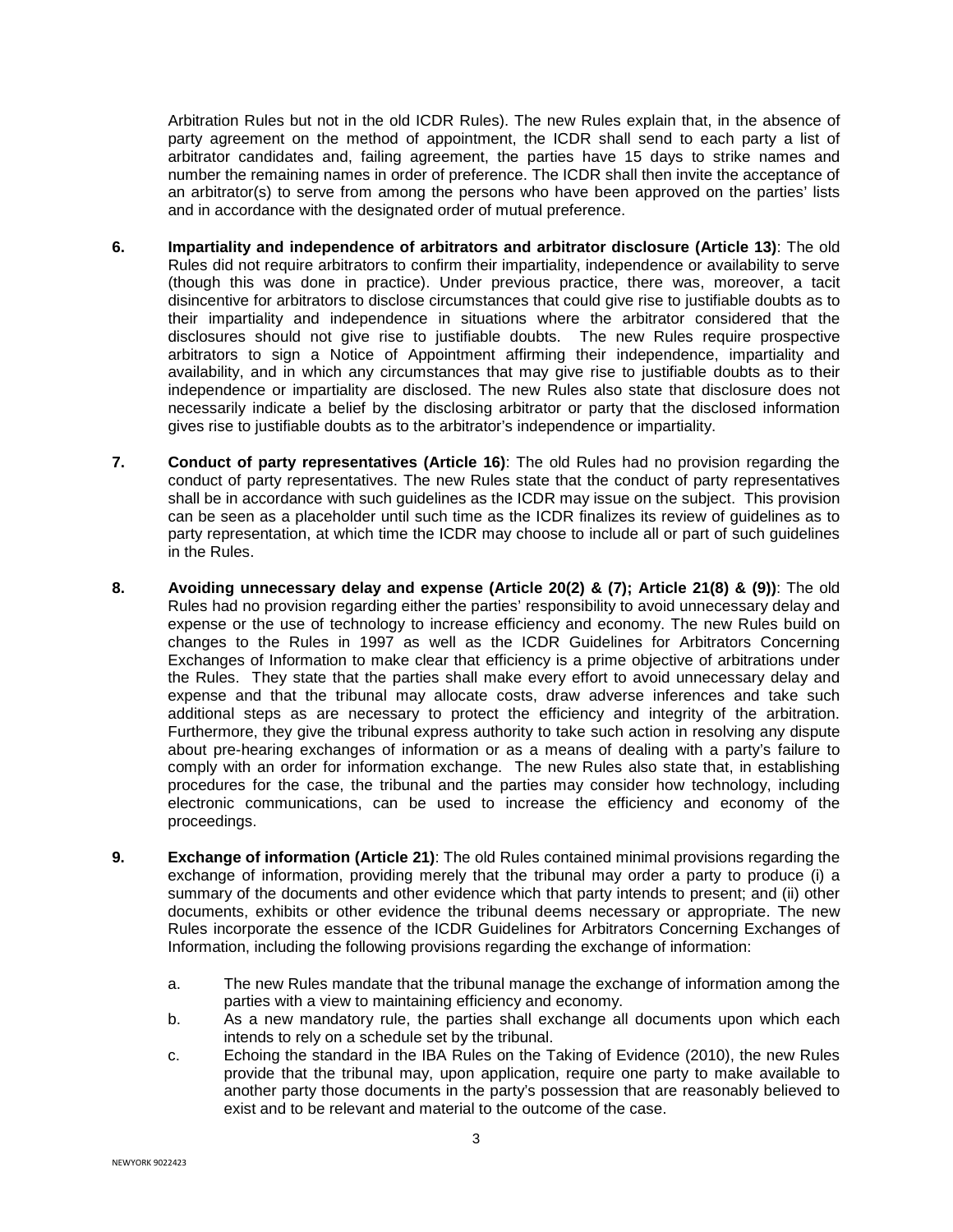- d. Upon application, the new Rules permit the tribunal to require a party to permit inspections on reasonable notice of relevant premises or objects.
- **10. Electronic documents (Article 21(6))**: The old Rules made no mention of electronic documents. The new Rules address this indispensable subject, stating that electronic documents may be made available in the form most convenient and economical for the possessing party, unless the tribunal determines otherwise, that requests for electronic documents should be narrowly focused and structured to make searching for them as economical as possible, and that the tribunal may direct testing or other means of focusing and limiting any search. These provisions, which stem from the ICDR Guidelines for Arbitrators Concerning Exchanges of Information, distinguish the ICDR from other arbitral institutions, as the ICC, LCIA, SCC, SIAC and UNCITRAL Rules contain no such provisions.
- **11. Express exclusion of US litigation procedures (Article 21(10))**: The old Rules made no mention of depositions and other features of US litigation. The new Rules state that depositions, interrogatories, and requests to admit are generally not appropriate procedures for obtaining information in arbitrations under these Rules. This provision is unique to the ICDR and is responsive to concern among users that U.S. litigation techniques might be incorporated into arbitrations in the US.
- **12. Privilege (Article 22)**: The old Rules did not address applicable rules of privilege, other than to provide that the tribunal shall take into account applicable principles of legal privilege. The new Rules state that, when the parties, their counsel or their documents would be subject under applicable law to different rules, the tribunal should, to the extent possible, apply the same rule to all parties, giving preference to the rule that provides the highest level of protection. This provision again stems from the ICDR Guidelines for Arbitrators Concerning Exchanges of Information and distinguishes the ICDR from other arbitral institutions, as the ICC, LCIA, SCC, SIAC and UNCITRAL Rules contain no such provisions.
- **13. Time of the award (Article 30)**: In an expansion from the old Rules (which provided merely that the award be made "promptly by the tribunal"), the new Rules provide that, unless otherwise agreed by the parties, specified by law or determined by the ICDR, the final award shall be made no later than 60 days from the date of the closing of the hearing.
- **14. Internationalized language**: Throughout the new Rules, terms have been amended to bring the Rules in line with the language used in international arbitration. Examples include replacing "Statement of Claim" with "Notice of Arbitration," and "Statement of Defense" with "Answer."
- **15. Reduced references to the hearing as the focal event of the arbitration**: The old Rules contained multiple references to the hearing as the focal point of a case. The new Rules reduce these references, reflecting the reality that many international arbitrations have an extensive written phase before a hearing. $3$

## **Significant Changes Considered but Not Made**

**1. Arbitral tribunal to be consulted before seeking court assistance for production of information**: The old Rules made no mention of assistance from judicial authorities in respect of the exchange or production of information. In light of a series of discovery applications to US courts pursuant to 28 U.S.C. § 1782, the Subcommittee considered adding a provision that a

 $\overline{\phantom{a}}$ 

<span id="page-3-0"></span><sup>3</sup> *But see* Article 23.2 ("At least 15 days before the hearing, each party shall give the tribunal and the other parties the names and addresses of any witnesses it intends to present, the subject of their testimony and the languages in which such witnesses will give their testimony.) This provision may be seen as a vestige of early AAA rules. After debate, the ICDR decided to retain the rule because experience has shown that it is useful to parties and arbitrators.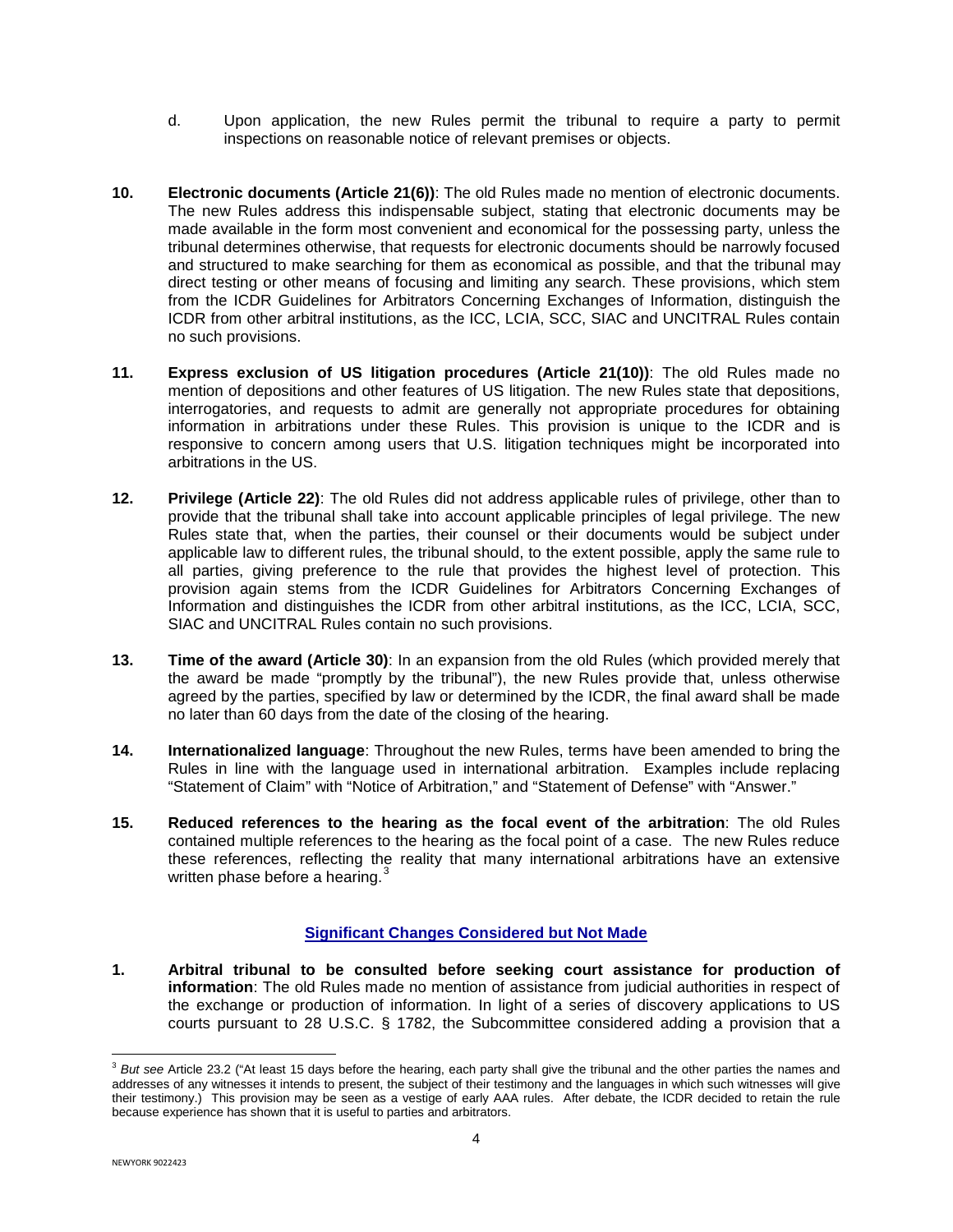party which intends to seek court assistance for the production of information either from another party or from a non-party for use in the arbitration, shall give notice to all parties and to the tribunal in order to permit the tribunal to issue an order or other direction regarding the prospective application for court assistance. Ultimately, the ICDR decided against including such a provision in part because of the risk that a requirement of prior consultation could be used to interfere with a party's right to make emergency applications to the courts for assistance outside the § 1782 context.

- **2. Class arbitration**: The old Rules had no provision regarding class arbitration. The Subcommittee considered adding a provision that no arbitration under these Rules shall proceed as a class arbitration, absent the express consent of the all parties. The ICDR ultimately decided not to address this point of controversy under U.S. arbitration law.
- **3. Default mediation**: The old Rules had no provision regarding mediation. In addition to the new provisions concerning mediation that were added, the Subcommittee considered a default mediation clause with an opt-out available, stating that, following the submission of an Answer, the ICDR may direct the parties to mediate their dispute in accordance with the ICDR's International Mediation Rules. Such clause would have had the effect of requiring the parties to mediate unless any party objected in writing. Ultimately the ICDR decided to empower the Administrator to invite the parties to mediate rather than to refer them to mediation, as the alternative was considered intrusive of party autonomy.
- **4. Party representation**: The old Rules had no provision regarding the conduct of party representatives. The Subcommittee considered adding a provision giving the tribunal authority to rule on matters of party representation and to take any measures it deems appropriate to ensure the integrity and fairness of the proceedings. Instead, the ICDR decided to reserve authority to issue guidelines on the conduct of party representatives at a later date.

#### **Additional Changes**

- **1. Deletion of "in writing" requirement (Article 1):** The old Rules provided for application of the Rules "[w]here parties have agreed *in writing* to arbitrate disputes . . ." The new Rules simply provide for their application "[w]here parties have agreed to arbitrate disputes . . ." Elimination of a formal writing requirement is consistent with modern national arbitration laws and the most recent revisions to the ICC Rules and the UNCITRAL Rules.
- **2. Administrative conference (Article 4)**: The old Rules had no provision regarding administrative conferences routinely conducted by the ICDR. The new Rules state that the ICDR may conduct an administrative conference before the tribunal is constituted to address issues such as arbitrator selection, mediation, process efficiencies and other administrative matters. The ICC, LCIA, SCC, SIAC and UNCITRAL Rules contain no such provision.
- **3. Waiver of right to challenge an arbitrator (Article 13(3))**: The old Rules had no provision regarding waiver of the right to challenge an arbitrator. The new Rules state that failure of a party to disclose promptly circumstances that may give rise to justifiable doubts as to the arbitrator's impartiality or independence constitutes a waiver of the right to challenge an arbitrator based on those circumstances.
- **4. Challenge of an arbitrator (Article 14)**: The old Rules had no provision giving non-challenging parties an opportunity to respond to arbitrator challenges (though this was done in practice), and were silent on what information should be provided to the tribunal and the challenged arbitrator. The new Rules explain that, when a party challenges an arbitrator, all non-challenging parties have an opportunity to respond. The ICDR shall notify the tribunal only that a challenge has been